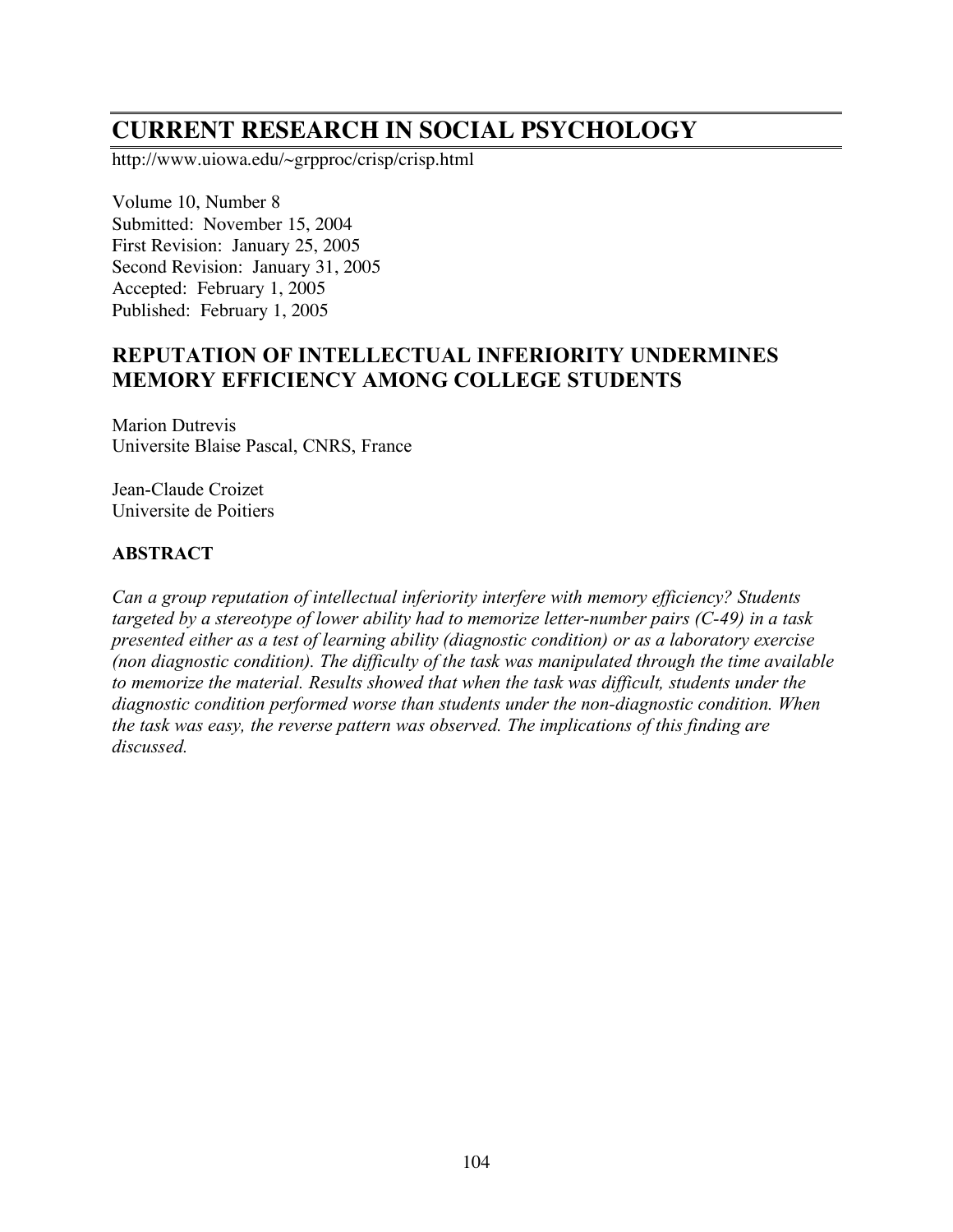## **INTRODUCTION**

There is now ample scientific evidence showing that stereotypes that depict certain social groups as intellectually inferior can disrupt academic achievement (Steele, 1992; Steele, Spencer & Aronson, 2002). This phenomenon, referred as to stereotype threat (Steele & Aronson, 1995), poses that under evaluative scrutiny, people of low status groups can be concerned about confirming their group reputation of inferiority. These worries create an additional burden susceptible to interfere with the resolution of the tasks during an exam or a test, which ultimately will result in underachievement(see Croizet, Despres, Gauzins, Huguet, Leyens & Meot, 2004; Schmader & Johns, 2003). Yet when the stake of confirming the stereotype is low (i.e., the task is not perceived as diagnostic of intelligence), such concerns are minimized, and performance is restored.

Stereotype threat has generated more than 100 publications in less than 9 years (Source: Psycinfo). The phenomenon has been replicated across a wide range of groups known for their higher risk of academic underachievement : African Americans (e.g., Steele & Aronson, 1995), students from low socioeconomic status (e.g., Croizet & Dutrevis, 2004; B. Spencer & Castano, 2004), girls in mathematics (e.g., Keller & Dauenheimer, 2003), Hispanic Americans (e.g., Gonzales, Blanton & Williams, 2002). Consistently, research shows that under standard testing situations, that is when the evaluative purpose of the test is made explicit, these groups show a performance decrement. However, their performance increases when the identical test is not presented as an evaluation of intellectual ability, contesting the claim that their underachievement is simply rooted in inherent lower ability. The delibitating nature of stereotype threat has been observed on a wide range of tasks, including standardized-like tests (e.g., Steele & Aronson, 1995) IQ like tests (e.g., Croizet et al., 2004; Lovaglia, Youngreen, Lucas, Nath, Rustrom, & Willer, 2004), or arithmetic computation (e.g., Schmader & Johns, 2003). In other words, the generalizability of stereotype threat is well established.

Though there is accumulative evidence that this predicament disrupts reasoning, to our knowledge no research has examined whether the salience of a reputation of intellectual inferiority can by itself impair another basic academic skill: Memorization. Yet, memorization of material constitutes an important aspect of academic requirement and research has shown that memorization (and more properly here associative learning) skills do predict academic achievement even beyond IQ (see Mackintosh, 1997). Can stereotype threat impair specifically how students memorize? The study presented below was specifically designed to address this issue.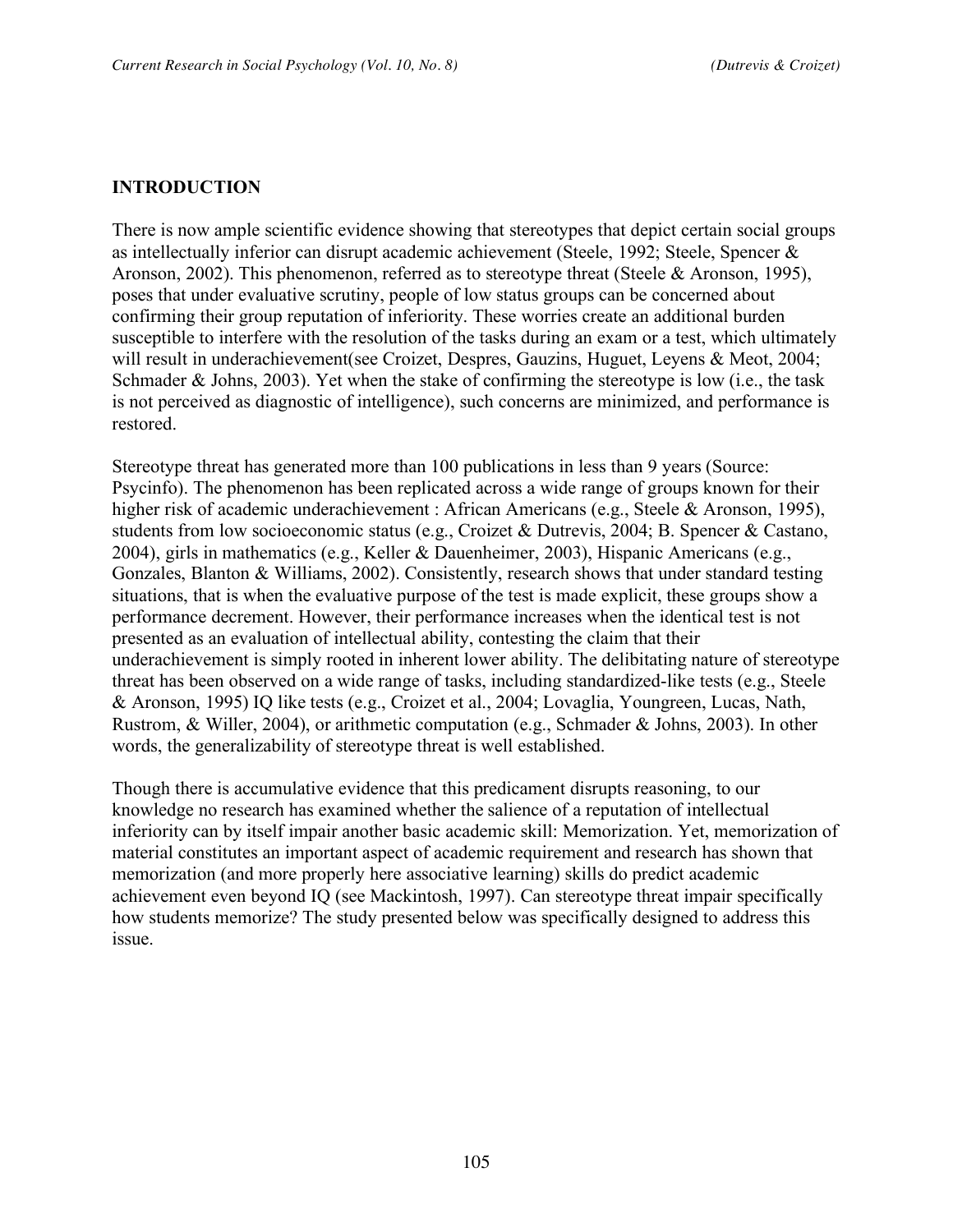We asked undergraduate students to participate in an experiment where they had to learn associations of non-significant material (i.e., a letter and a two-digit number, for example "C 49") through several memorization sessions. Students were selected from a college major targeted by a reputation of intellectual inferiority. We chose French psychology undergraduates because Croizet et al. (2004) showed that these students are suspected of low intellectual ability, as compared to medical school students. Even though these students are aware of it, they do not endorse this reputation. Yet this study revealed that in an evaluative context they can suffer from it and experience a drop in performance (see Croizet et al., 2004). In the present study, the characterization of the memorization task was manipulated. For one half of the psychology students, it was presented as a measure of learning ability whose purpose was to better understand the cause of the poor achievement rate of psychology majors compared to other (medical school) majors (i.e., the diagnostic condition). For the other half, the task was simply introduced as a cognitive psychology pre-test of experimental material; it was stressed that ability measurement was not at stake (non diagnostic condition). We hypothesized that students who thought that the task measured their learning ability would experience fear of confirming the allegation of inferiority conveyed by their group reputation. This threat could then harm performance if the task demands are high (Steele, et al., 2002). However, as suggested by Spencer, Steele and Quinn (1999), when the odds of failing are low (i.e., the task is easy), the threat could actually heighten performance. To address specifically this issue, the task difficulty was manipulated through the time allotted to learn the pairs of non-significant material (10 vs. 20) seconds for each memorization session). It was expected that with the difficult task, the memorization performance of students reputed for their lower ability would decrease in the threatening context, that is when they perceive the task as diagnostic of their ability as compared to not diagnostic. However, when confronted with a less demanding task, students should do better when the task is introduced as diagnostic of learning ability than when it is not.

## **METHOD**

#### **Participants**

Seventy-seven psychology undergraduates (62 females and 15 males, mean age 19.9) participated in exchange for course credit. Ultimately the data of two students was dropped from the analyses. One because she failed the manipulation check and the other because she expressed some suspicion about the cover story. Participants were randomly assigned to a 2 (intellectual characterization of the task: Diagnostic vs. non diagnostic) x 2 (level of task difficulty: Difficult vs. easy) between subjects participants.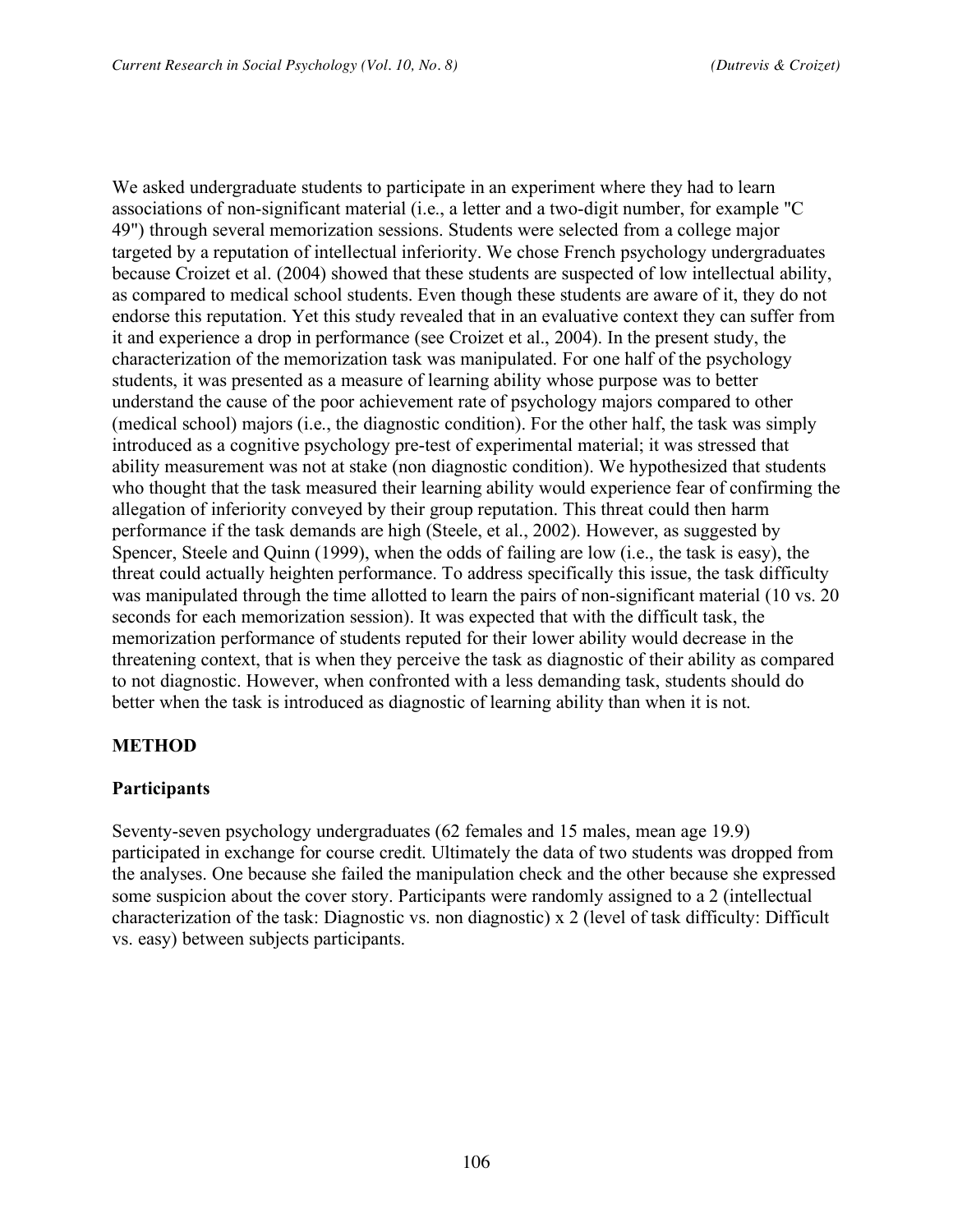## **Procedure**

Participants arrived individually and were greeted by a female experimenter, and were seated in front of a computer. They were informed that they would perform a task that would involve learning some verbal material through several phases. For one half of the participants in the diagnostic condition, the task was introduced as a standardized measure of learning ability whose purpose was to inform the researchers on the reasons why the achievement rate for psychology majors was low compared to other majors, particularly medical school majors. It was then made explicit that their learning ability score was to be compared with that of other majors at the university. For the other half of the participants the task was presented as the fine-tuning of a software for further research on the cognitive psychology of memory. It was emphasized that individual ability was not at stake, instead that the software was being tested.

Participants were informed that the task consisted of a repetition of a two-step sequence. In the first step (memorization phase) participants would have to memorize random associations of letter and two-digit numbers (e.g., N 56, C 49). In the second step (judgement phase), they would be presented with pairs (e.g., N 35) and would have to indicate whether the pair was correct (i.e., presented in the memorization phase) or not. This sequence was repeated four times.

Participants were then provided with an example of the structured material to be learned (see Appendix 1). After controlling that the task was well understood, participants were left alone and the task as well as the instructions were administered through the computer using the Psyscope software (Cohen, MacWhinney, Flatt, & Provost, 1993). During the memorization sequence, a table containing the 6 pairs to be learned was displayed (see Appendix 2). Depending on the level of difficulty, participants had either 10 or 20 seconds for memorizing these pairs. They were then presented with a series of 36 pairs (see Appendix 3). Pairs were presented successively and randomly for each participant. The pairs were for one third correct and for the two other thirds incorrect. This sequence was repeated 5 times. Note however that in the first sequence, participants learned only one half of the material (i.e., the three first columns) and were tested on only 18 pairs (i.e., one half of the material to learn). The remaining sequences used the complete material (the six columns plus a test on 36 pairs). There were then 18 (sequence  $1) + 144 (36 \times 4)$ (sequences 2, 3, 4 and 5) pairs, which resulted altogether in 162 items. The number of pairs correctly identified and rejected constituted the main dependant measure.

After completing the task, participants were required to fill out the post-experimental questionnaire (see below) that would help the researchers in interpreting the data. They were then debriefed and thanked for their participation.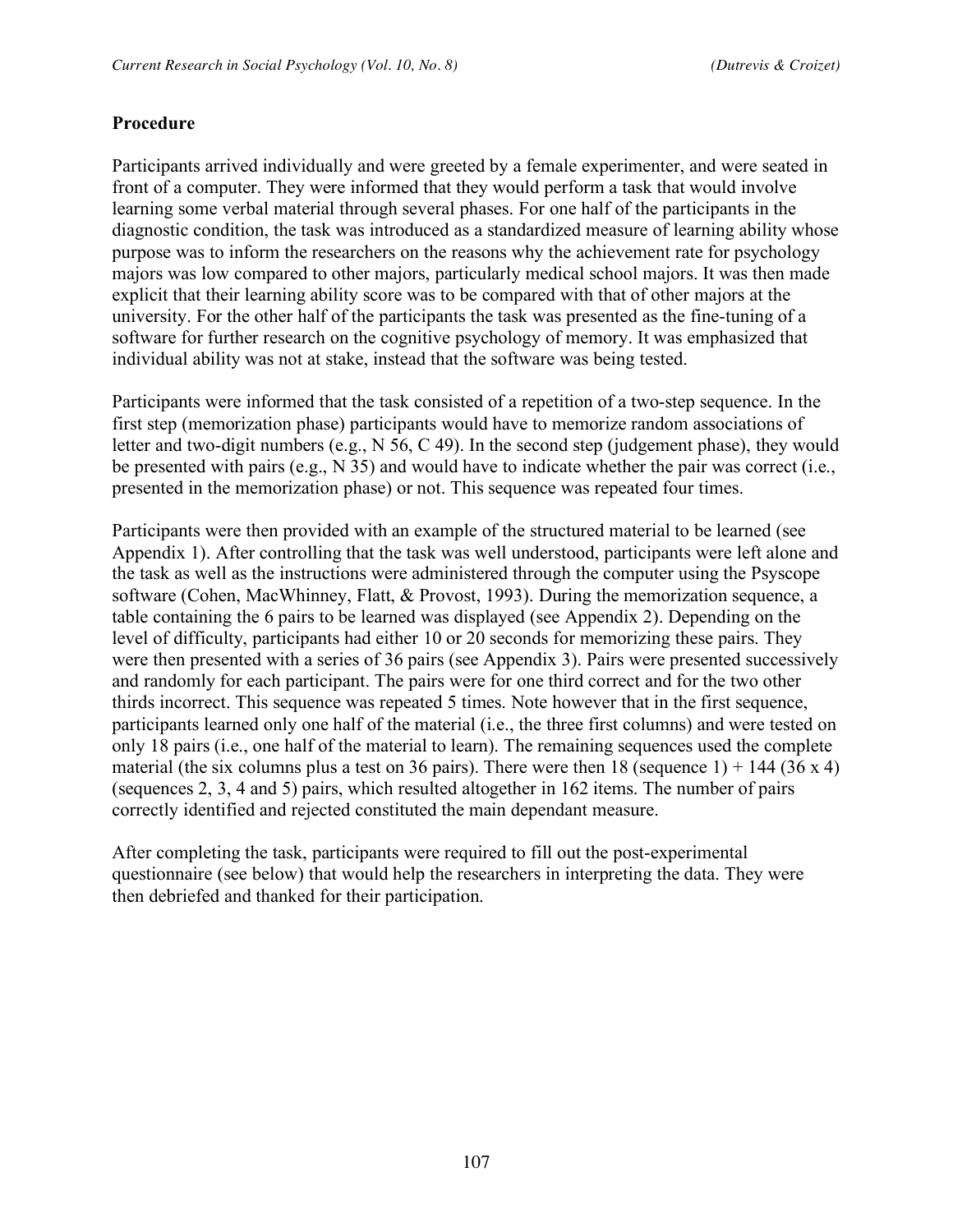## **Post-Experimental Questionnaire**

The post-experimental questionnaire included several sets of questions. Participants first filled out a self-handicapping scale adapted from Steele and Aronson (1995). They were required to indicate how many hours of sleep they got the night before, then on 7 point Likert-type scales how much stress they had been under in the past few days (from 1 "none" to 7 "a lot"), whether they were having personal worries (from 1 "none" to 7 "many"), and finally how their current physiological state was (for example "headache," "flu") (from 1 "very bad" to 7 "very good"). The purpose of these questions was to detect any differences in apprehension about performance among the participants. We expected that evaluation apprehension -- as measured by the degree to which participants claim impediments to performance (self-handicapping) -- would be higher for the participants in the diagnostic condition confronted to the difficult task, as a result of the risk of validating the negative stereotype through a lower performance. These self-handicapping measures (Jones & Berglas, 1978) provided information about the extent to which stereotype threat affects individuals' conscious experience of the challenge and difficulty of the test. The next set of scales (ranging from 1 "never" to 7 "often") measured participants' verbal report of threat: They were asked whether during the task they feared to make mistakes and whether they felt pressured. Again, we hypothesized that participants who thought the task aimed at assessing their learning efficiency and who would be confronted to the difficult task would report a higher sense of threat and pressure.

## **RESULTS**

The condition-by-condition results are presented in Table 1.

#### **Table 1. Means and Standard Deviations for Dependant Variables by Diagnosticity and Task Difficulty**

| Condition              | Diagnostic/<br>easy task |           | Diagnostic/<br>difficult task |           | Non diagnostic/<br>easy task |      | Non diagnostic/<br>Difficult task |      |
|------------------------|--------------------------|-----------|-------------------------------|-----------|------------------------------|------|-----------------------------------|------|
|                        | М                        | <b>SD</b> | M                             | <b>SD</b> | M                            | SD.  | M                                 | SD.  |
| Performance            | 151.56                   | 6.16      | 139.61                        | 10.32     | 146.68                       | 8.53 | 147.35                            | 8.85 |
| Hours of sleep         | 7.91                     | 1.57      | 7.36                          | 1.05      | 7.24                         | 1.74 | 7.15                              | 1.04 |
| <b>Stress</b>          | 3.50                     | 1.98      | 3.33                          | 1.75      | 3.42                         | 1.95 | 2.85                              | 1.69 |
| Personal worries       | 2.78                     | 1.83      | 3.56                          | 1.79      | 2.68                         | 1.67 | 3.80                              | 1.70 |
| Physiological<br>state | 4.89                     | 1.37      | 4.22                          | 1.77      | 5.26                         | 1.33 | 4.55                              | 1.93 |
| Fear of mistakes       | 3.72                     | 1.56      | 4.11                          | 1.37      | 4.05                         | 1.18 | 3.85                              | 1.66 |
| Evaluative<br>pressure | 2.50                     | 1.50      | 3.06                          | 1.47      | 2.53                         | 1.47 | 2.90                              | 1.92 |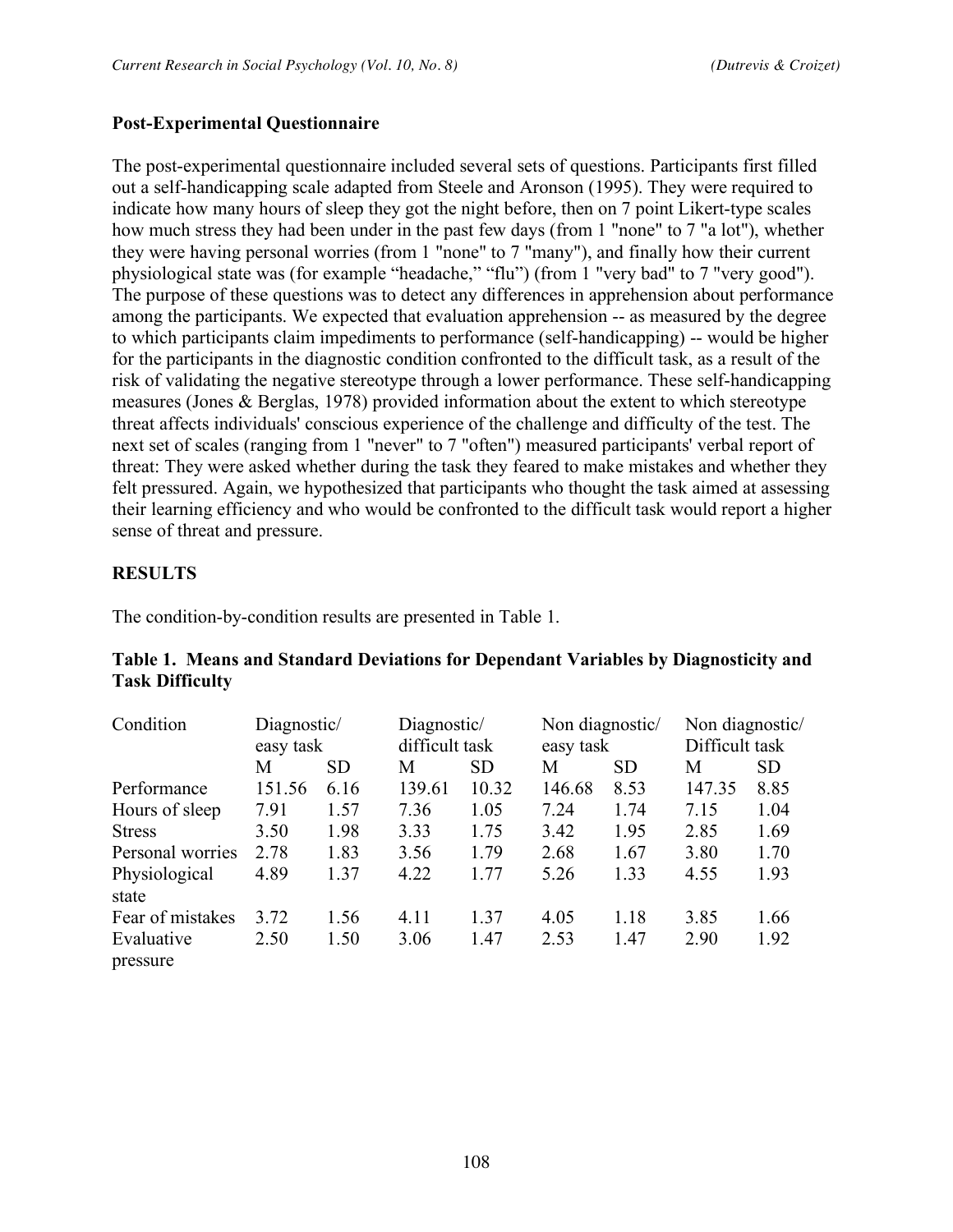#### **Memorization Performance**

The number of correct answers out of 164 was submitted to an ANOVA with test description (diagnostic of memorization ability vs. not) and task difficulty (10 vs. 20 seconds to memorize the material) as between factors. The analysis first revealed a main effect of task difficulty, in that participants performing better in the easy task ( $M = 149.05$ ,  $SD = 7.77$ ) than those confronted to the difficult one (M = 143.68, SD = 10.22); F (1, 71) = 8.04, p = .006 (eta squared = .10). More interestingly, and as expected, the description of the task interacted with the level of difficulty in predicting performance,  $F(1, 71) = 10.05$ ,  $p = .002$  (Eta-squared = .12). In accordance with our hypothesis, a contrast analysis revealed that when the task was difficult, participants who thought the task was measuring their learning ability performed worse ( $M =$ 139.61,  $SD = 10.32$ ) than the participants who thought the task was non diagnostic of their ability (M = 147.35, SD = 8.85),  $t(71) = 2.77$ ,  $p = .007$ . On the contrary, when the task was easier, participant in the diagnostic condition tended to outperform  $(M = 151.56, SD = 6.16)$ those in the non diagnostic condition (M = 146.68, SD = 8.53),  $t(71) = 1.72$ , p = .09. Further analyses taking into account the different sequences as a repeated measure showed that these findings were observed for each sequence composing the memorization task. There was no interaction between task description, level of difficulty and sequence number. In other words, being targeted by a reputation of intellectual inferiority created a sense of threat that had important consequences on performance. When the task was easy, this threat enhanced memory efficiency. However, when it was more difficulty as we suspect it is often the case in school, this threat disrupted memory efficiency.

#### **Self-Handicapping**

We expected threatened participants who had been confronted with the difficult task to claim more impediments to performance because of their apprehension about validating the negative reputation of their group. However a series of 2 (task description) x 2 (task difficulty) ANOVAs performed on each of the self-handicapping measures did not support our prediction. When the difficult task was presented as a measure of their memorization ability, participants did not claim more excuses for poor performance than the other participants (all p's for the interaction not significant). The analyses did yield some significant main effect of task difficulty. Thus, regardless of task description, participants confronted with the difficult version of the memorization task reported higher personal worries ( $M = 3.68$ ,  $SD = 1.73$ ) than those confronted with the easy version ( $M = 2.73$ ,  $SD = 1.73$ ),  $F(1, 74) = 5.49$ ,  $p = .02$  (Eta squared = .07). In the same vein, those confronted to the difficult task reported a poorer physiological state  $(M = 4.39, SD = 1.84)$  that those exposed to the easy version of the memorization task  $(M = 1.39, SD = 1.84)$ 5.08, SD = 1.34), F (1, 74) = 3.37, p = .07 (Eta squared = .04). No other effect reached significance.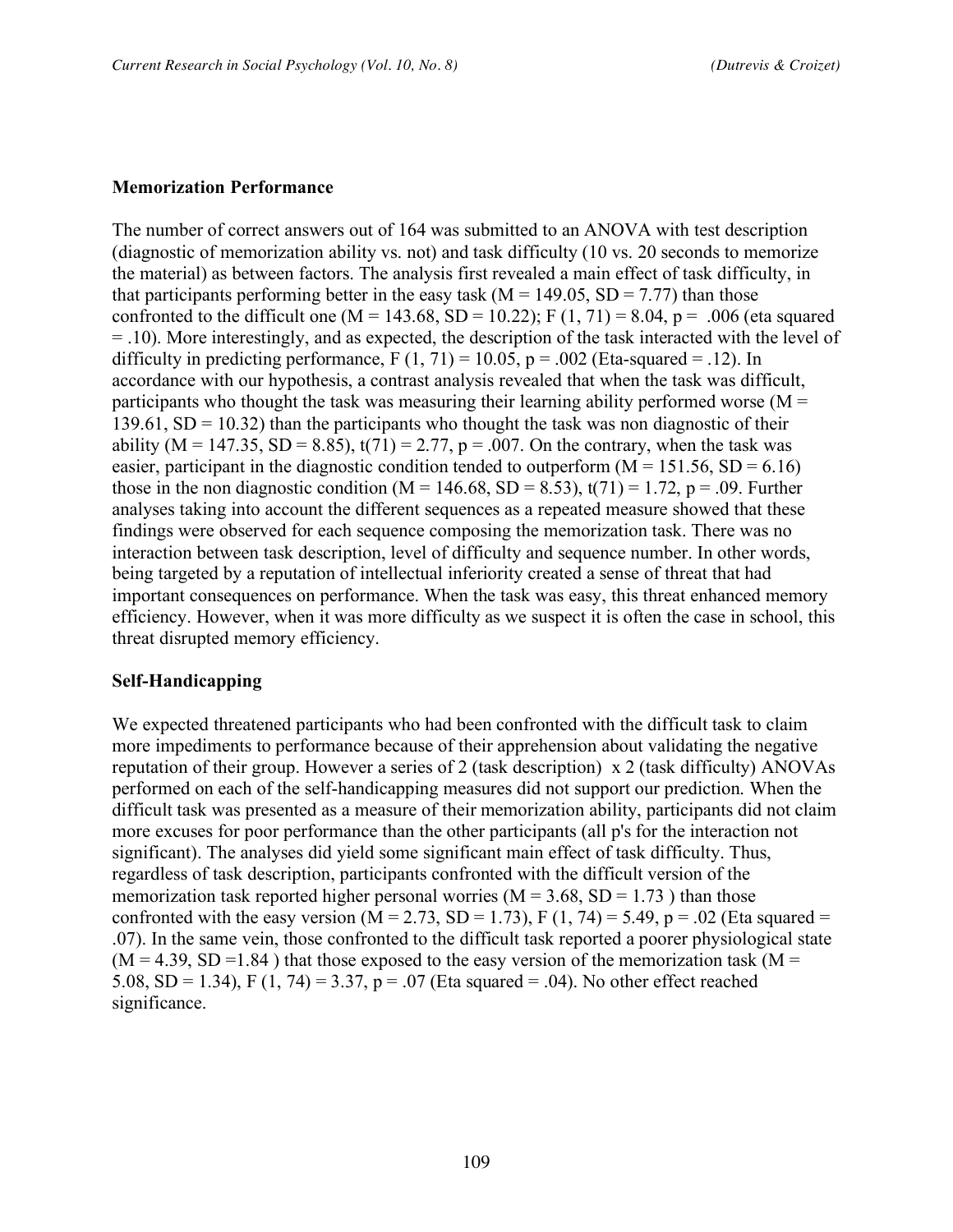## **Self-Report of Threat**

We expected threatened participants who had been confronted to the difficult task to report a fear of producing mistakes and an evaluative pressure during the task. However the 2 (task description) x 2 (task difficulty) ANOVAs performed on the reports of threat and pressure did not fit our prediction. When the difficult task was presented as a measure of their learning ability, participants did not report higher concern with producing errors or a higher evaluative pressure than other participants (all p's for the interaction not significant). No other effect reached significance.

## **DISCUSSION**

Past literature has repeatedly demonstrated that being under the threat of reputation of lower ability can disrupt performance on standardized test-like exams (see Maass & Cadinu, 2003). The purpose of this research was to examine the role that stereotype threat and task difficulty may play on memory efficiency. We asked students to memorize associations of non-significant material. Results indicated that the fear of confirming allegations of inferiority brought on by a stereotype can, when the task is difficult, interfere with memory efficiency. Indeed, psychology majors, reputed for having low intellectual ability, had a lower memory performance when their reputation was made salient but only when the task was difficult. When the task was easier, being under the threat of a negative stereotype resulted in better performance. This finding has important implications at both theoretical and practical levels.

In accordance with the stereotype threat literature (see Steele et al., 2002), our finding shows that the difficulty of the task faced by individuals is crucial in determining whether the threat will impair performance. When the task is demanding, stereotype threat can compete with the task resolution and ultimately impair performance. However, when the task is less demanding, a threatening environment can result in heightened performance. Our finding replicates a recent study by O'Brien and Crandall (2003) that revealed that women under stereotype threat performed better than women in a control condition on an easy test but worse when the test was difficult. However, because the tasks used in this previous study differed on several dimensions with regards to the format (multiple choice vs. computational) and the timing (10 vs. 11) minutes), it is hard to know if it was difficulty alone or some intrinsic features distinguishing the two tasks that explained the findings. In our study, the format of the easy and difficult tasks was perfectly equated so that we can be confident that it is the level of difficulty per se that interacts with the task description to predict performance. This interaction is congruent with a conceptualization of stereotype threat in terms of arousal (see Easterbrook, 1959; O'Brien & Crandall, 2003). Arousal enhances performance on easy tasks but harms performance on difficult tasks (Brehm, 1999; Zajonc, 1965). Though the question of the mediation of stereotype threat remains open, the present study suggests that heightened arousal may be one of the mechanisms by which stereotype threat affects performance, as initially proposed by Steele and Aronson (1995).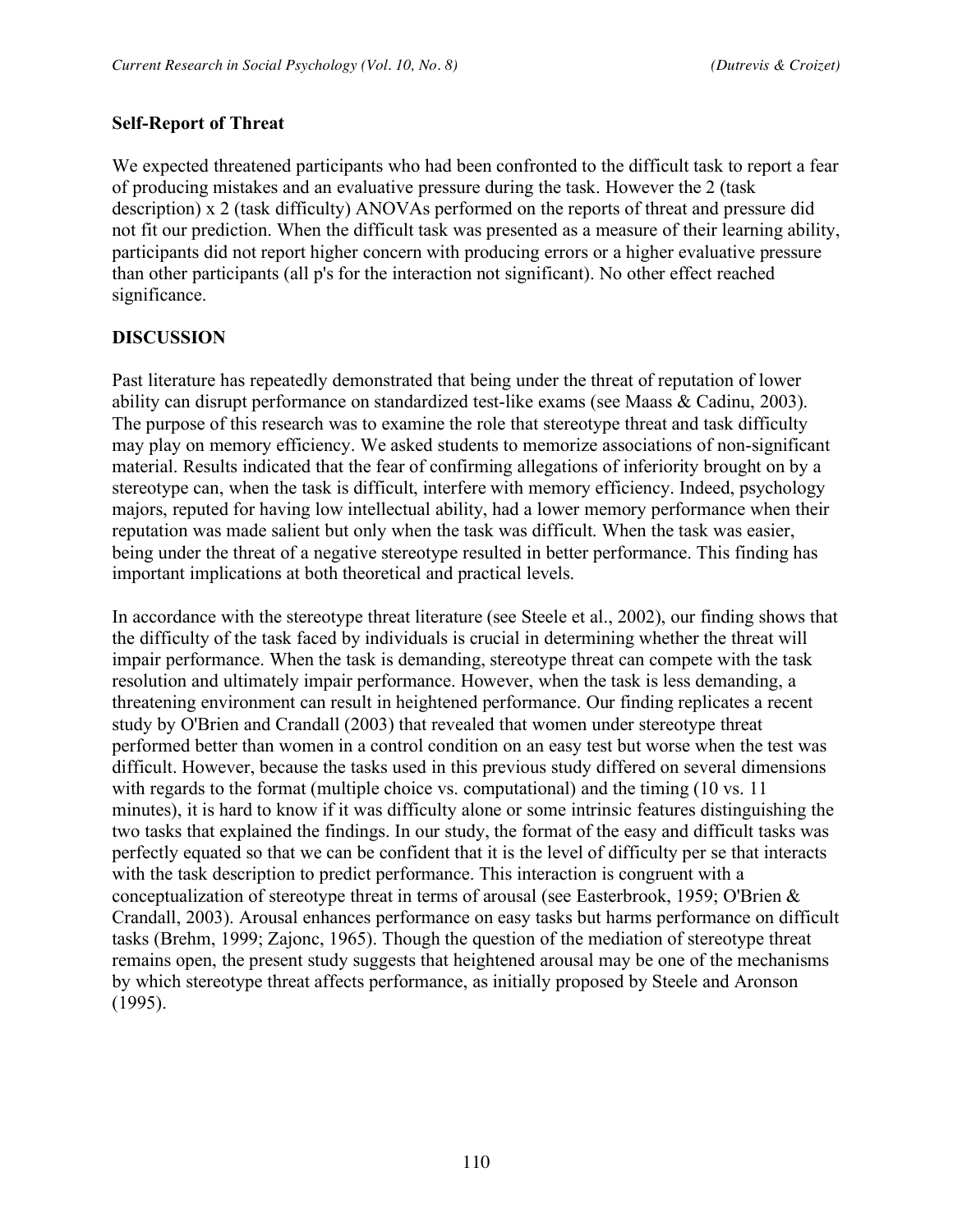Whereas the performance measures fit our expectations, self-reports on self-handicapping and perception of threat are more disappointing. Indeed, threatened participants confronted with the difficult version of the task did not claim more impediments for their poor performance nor did they report increased fear or pressure. The self-report results were mostly not significant except for some measures of self-handicapping that showed nevertheless a consistent pattern: participants confronted with the most difficult task reported having higher personal worries and a poorer physiological state than those confronted with the easier version of the task. This last finding shows that participants were able to use some cues provided by the situation to claim some impediments for their performance. However, whereas the level of task difficulty seemed to be consciously perceived and apprehended, test characterization did not show any effect. One possibility is that the psychological experience of stereotype threat is less conscious or less identifiable to lead to self-handicapping (Nisbett & Wilson, 1977). The other possibility is that self-report measures of threat, because they are open to social desirability bias, are simply poor indicators of people's feelings (Bosson, Haymovitz, & Pinel, 2004).

Our study is the first one to show that suspicion of inferiority can impair memorization among college students. In the present study, participants did not have to memorize complex information that requires intensive reasoning as is usually the case when students have to master the content of class before an exam. On the contrary, the material used in the present study was not significant and could not easily be connected to previous knowledge stored in memory. In other words, elaborate reasoning, like the kind involved when one takes a test, was not involved. Previous research has widely documented that elaborate reasoning can be disrupted by stereotype threat (Quinn & Spencer, 2001). We showed that it can harm another basic skill: memorization. It seems reasonable to assume that memorization shows some sensitivity to stereotype threat because it mobilizes the articulatory loop of working memory (Baddeley, 1986). Moreover several studies have shown that stereotype threat, because it drains cognitive resources, affects the efficiency of working memory (Schmader, 2004; Schmader & Johns, 2003).

At a more practical level, our study extends the range of academic skills that are vulnerable to stereotype threat. By showing that basic memorization can be disturbed when one is suspected of inferiority, our research reveals that the effects of stigmatization on academic achievement are probably largely underestimated. It suggests that students ' attention and immediate retention during a class can be impaired because of stereotype threat. However further research will have to examine whether such a predicament can undermine the complex learning process that usually takes place within and outside the classroom.

## **REFERENCES**

Baddeley, A.D. (1986). *Working memory*. Oxford: OUP.

Bosson, J.K., Haymovitz, E.L., & Pinel, E.C. (2004). When saying and doing diverge: The effects of stereotype threat on self-reported versus non-verbal anxiety. *Journal of Experimental Social Psychology*, 40, 247-255.

Brehm, J.W. (1999). The intensity of emotion. *Personality and Social Psychology Review*, 3, 2- 22.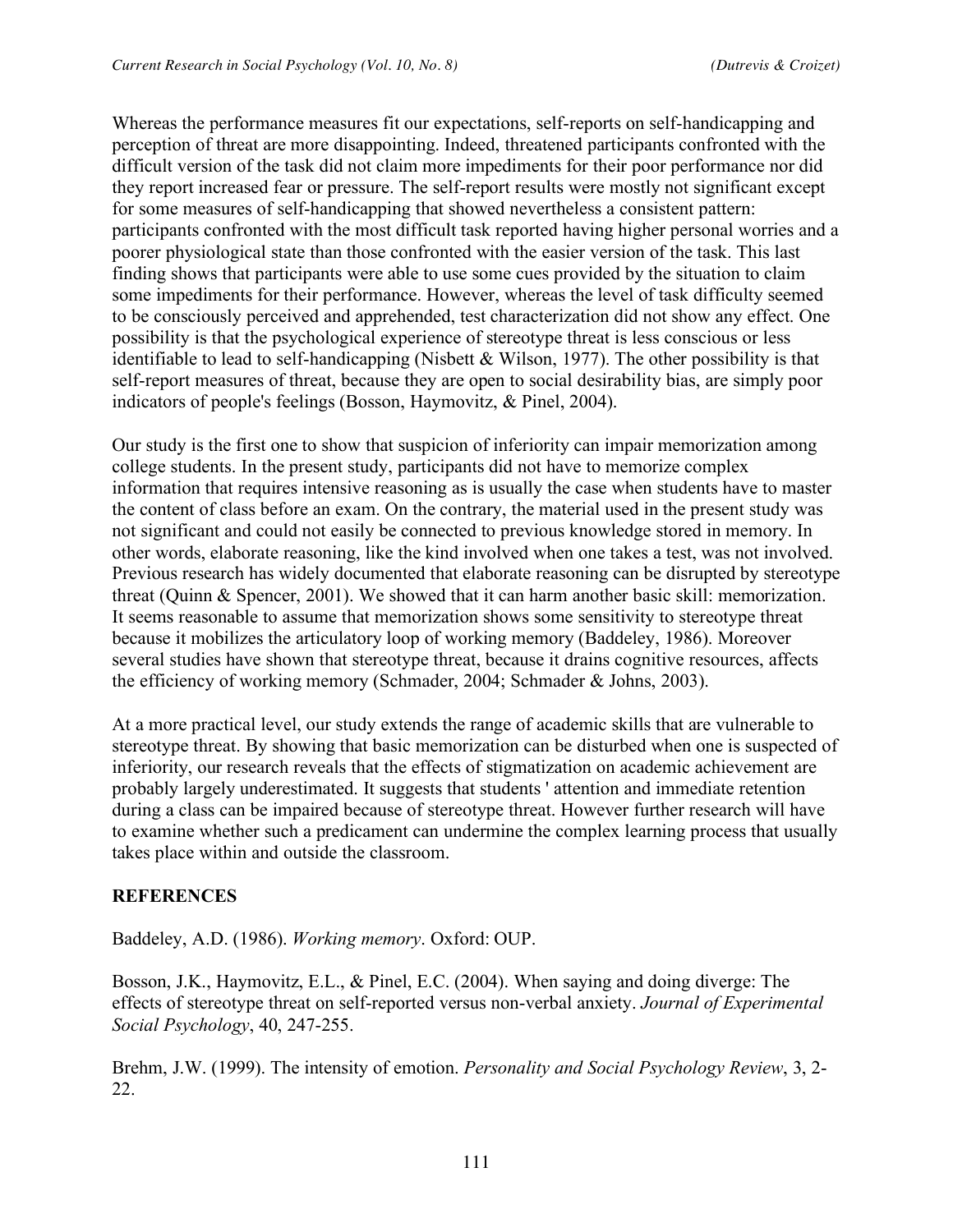Cohen J.D., MacWhinney B., Flatt M., and Provost J. (1993). PsyScope: A new graphic interactive environment for designing psychology experiments. *Behavioral Research Methods, Instruments, and Computers*, 25, 257-271.

Croizet, J.-C., Desprès, G., Gauzins, M.-E., Huguet, P., Leyens, J.-P., & Méot, A. (2004). Stereotype threat undermines intellectual performance by triggering a disruptive mental load. *Personality and Social Psychology Bulletin*, 30, 721-731.

Croizet, J.-C., & Dutrévis, M. (2004) . Why test scores do not equal merit. *Journal of Poverty*, 8, 91-107.

Easterbrook, J.A. (1959). The effects of emotion on cue utilization and the organization of behavior. *Psychological Review*, 66, 183-201.

Gonzales, P.M., Blanton, H., & Williams, K.J. (2002). The effects of stereotype threat and double-minority status on the test performance of Latino women. *Personality and Social Psychology Bulletin*, 28, 659-670.

Jones, E.E., & Berglas, S. (1978). Control of attributions about the self through selfhandicapping strategies : The appeal of alcohol and the role of underachievement. *Personality and Social Psychology Bulletin*, 42, 200-206.

Keller, J., & Dauenheimer, D. (2003). Stereotype threat in the classroom : Dejection mediates the disrupting threat effect on women's math performance. *Personality and Social Psychology Bulletin*, 29, 371-381.

Lovaglia, M. J., & Youngreen, R., Lucas, J. W., Nath, L. E., Rutstrom, E., & Willer, D. (2004). Stereotype threat and differential expected consequences : Explaining group differences in mental ability scores. *Sociological Focus*, 37, 107-125.

Maass, A., & Cadinu, M. (2003). Stereotype threat : When minority members underperform. *European Review of Social Psychology*, 14, 243-275.

Mackintosh, N. J. (1997). Has the wheel turned full circle? Fifty years of learning theory, 1946- 1996. *The Quarterly Journal of Experimental Psychology*, 50A, 879-898.

Nisbett, R.E., & Wilson, T.D. (1977). Telling more than we can know: Verbal reports on mental processes. *Psychological Review*, 84, 231-259.

O'Brien, L.T., & Crandall, C.S. (2003). Stereotype threat and arousal: Effects on women's math performance. *Personality and Social Psychology Bulletin*, 29, 782-789.

Quinn, D.M., & Spencer, S.J. (2001). The interference of stereotype threat with women's generation of mathematical problem-solving strategies. *Journal of Social Issues*, 57, 55-71.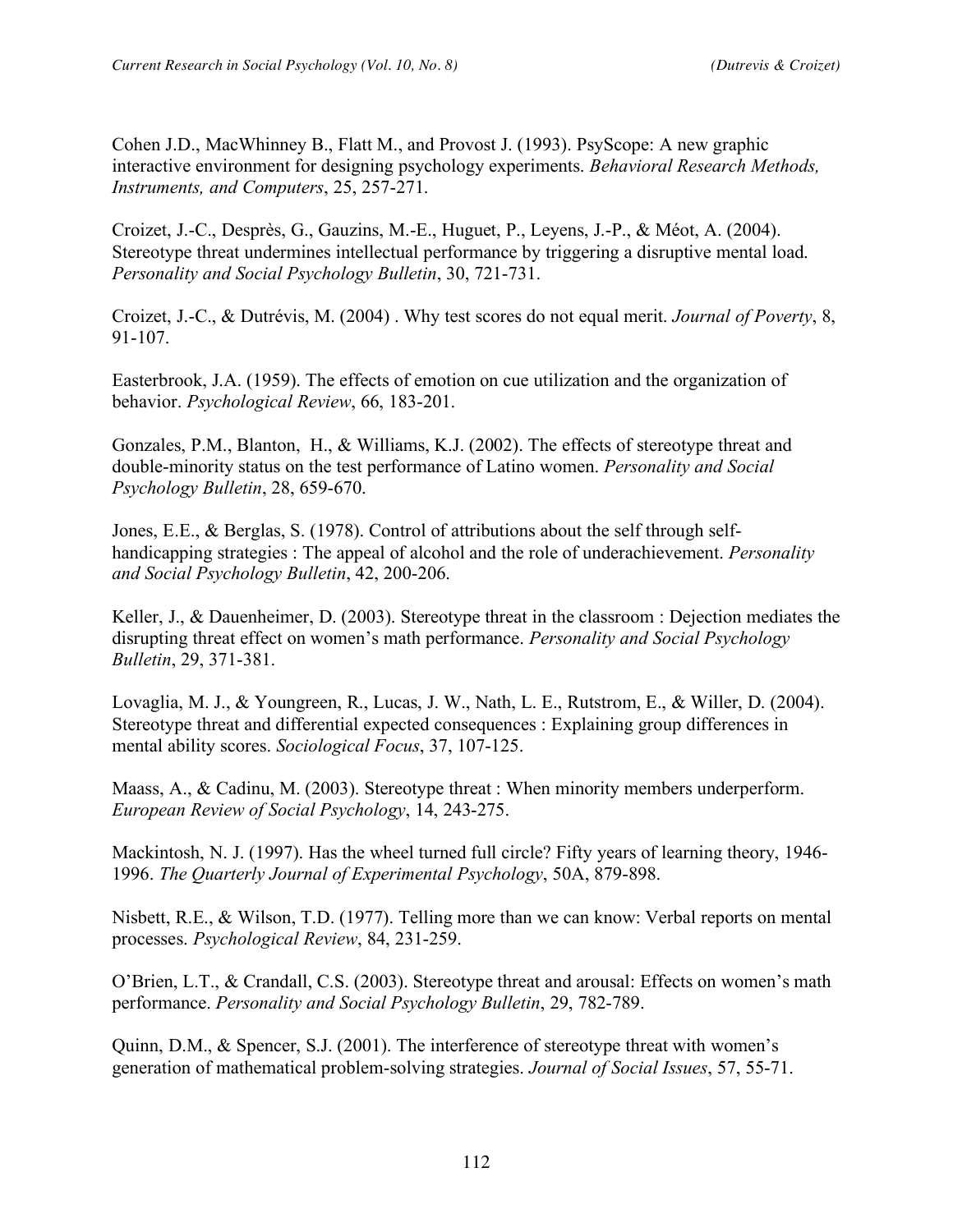Schmader, T. (2004). Gender identification moderates stereotype threat effects on women's math performance. *Journal of Experimental Social Psychology*, 38, 194-201.

Schmader, T., Johns, M. (2003). Converging evidence that stereotype threat reduces working memory capacity. *Journal of Personality and Social Psychology*, 85, 440-452.

Spencer, B. & Castano, E. (2004, January). The threat of a "Classless society": Extending the concept of stereotype threat to social class in America. *Proceedings of Columbia University, Teachers college 21st Annual Winter Roundtable on Cultural Psychology and Education: Strategies for building cultural competence in psychology and education,* New York, NY*.*

Spencer, S.J., Steele, C.M., & Quinn, D.M. (1999). Stereotype threat and women's math performance. *Journal of Experimental Social Psychology*, 35, 4-28.

Steele, C.M. (1992). Race and the schooling of Black Americans. *The Athlantic Monthly*, 269, 68-78.

Steele, C.M. & Aronson, J. (1995). Stereotype threat and the intellectual test performance of african americans. *Journal of Personality and Social Psychology*, 69, 797-811.

Steele, C.M., Spencer, S.J., & Aronson, J. (2002). Contending with group image : The psychology of stereotype threat and social identity threat. In M.P. Zanna, *Advances in experimental social psychology* (Vol 34). San Diego, CA : Academic Press.

Zajonc, R.B. (1965). The requirements and design of a standard group task. *Journal of Experimental Social Psychology*, 1, 71-88.

## **APPENDIX 1: EXAMPLE TABLE GIVEN TO PARTICIPANTS BEFORE TASK**

## **APPENDIX 2: ACTUAL TABLE PRESENTED TO PARTICIPANTS FOR MEMORIZATION TASK**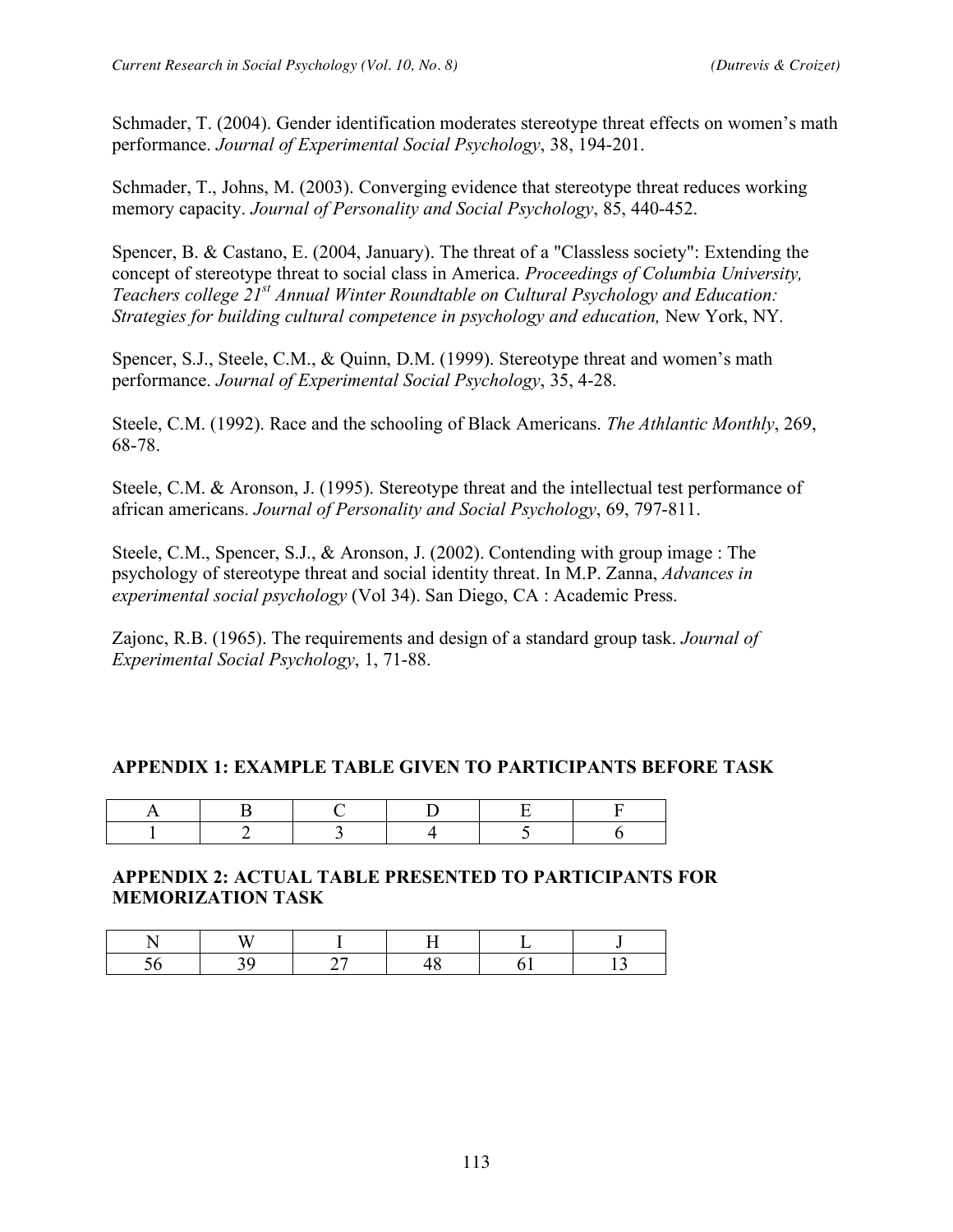## **APPENDIX 3: PAIRS PRESENTED TO PARTICIPANTS TO TEST MEMORIZATION EFFICIENCY (EACH PAIR PRESENTED TWICE IN A GIVEN SEQUENCE)**

N 56 W 39 I 27 H 48 L 61 J 13 N 45 W 17 I 34 H 63 L 52 J 29 O 68 M 42 R 36 C 21 F 15 K 54

## **APPENDIX 4: CORRELATION MATRIX (PEARSON CORRELATIONS)**

|                | Mean     | <b>SD</b>                |        |         |          | 4       |          | 6         |           | 8        | 9        |
|----------------|----------|--------------------------|--------|---------|----------|---------|----------|-----------|-----------|----------|----------|
|                |          |                          |        |         |          |         |          |           |           |          |          |
| $\mathbf{1}$   | 1.52     | .50                      | 1.00   | .01     | .08      | $-15$   | $-.08$   | .03       | .11       | .01      | $-.02$   |
| 2              | 1.51     | .50                      | .01    | 1.00    | $-.29**$ | $-.11$  | $-.11$   | $.27**$   | $-21$     | .03      | .15      |
|                | 3 146.33 | 9.43                     | .08    | $-29**$ | 1.00     | $-.01$  | $-.04$   | $-.07$    | .19       | $-.20*$  | $-14$    |
| $\overline{4}$ | 7.39     | 1.38                     | $-.15$ | $-.11$  | $-.01$   | 1.00    | .05      | $-16$     | .12       | $.25**$  | $.24**$  |
| 5              | 3.27     | 1.83                     | $-.08$ | $-.11$  | $-.04$   | .05     | 1.00     | $.41***$  | $-.27**$  | $.35***$ | .13      |
| 6              | 3.21     | 1.78                     | .03    | $.27**$ | $-.07$   | $-.16$  | $.41***$ | 1.00      | $-.35***$ | .06      | .06      |
| 7              | 4.73     | 1.64                     | .11    | $-.21$  | .19      | .12     | $-.27**$ | $-.35***$ | 1.00      | $-.07$   | $-15$    |
| 8              | 3.93     | 1.44                     | .01    | .03     | $-.20*$  | $.25**$ | $.35***$ | .06       | $-.07$    | 1.00     | $.72***$ |
| 9              | 2.75     | 1.59                     | $-.02$ | .15     | $-.14$   | $.24**$ | .13      | .06       | $-.15$    | $.72***$ | 1.00     |
|                |          | $*_p$ < 0.10 (2-tailed). |        |         |          |         |          |           |           |          |          |

- \*\*p <  $0.05$  (2-tailed).
- \*\*\*p < 0.01 level (2-tailed).
- 1 Task description
- 2 Level of difficulty
- 3 Performance
- 4 Hours of sleep
- 5 Stress
- 6 Personal worries
- 7 Physiological state
- 8 Fear of mistakes
- 9 Evaluative pressure